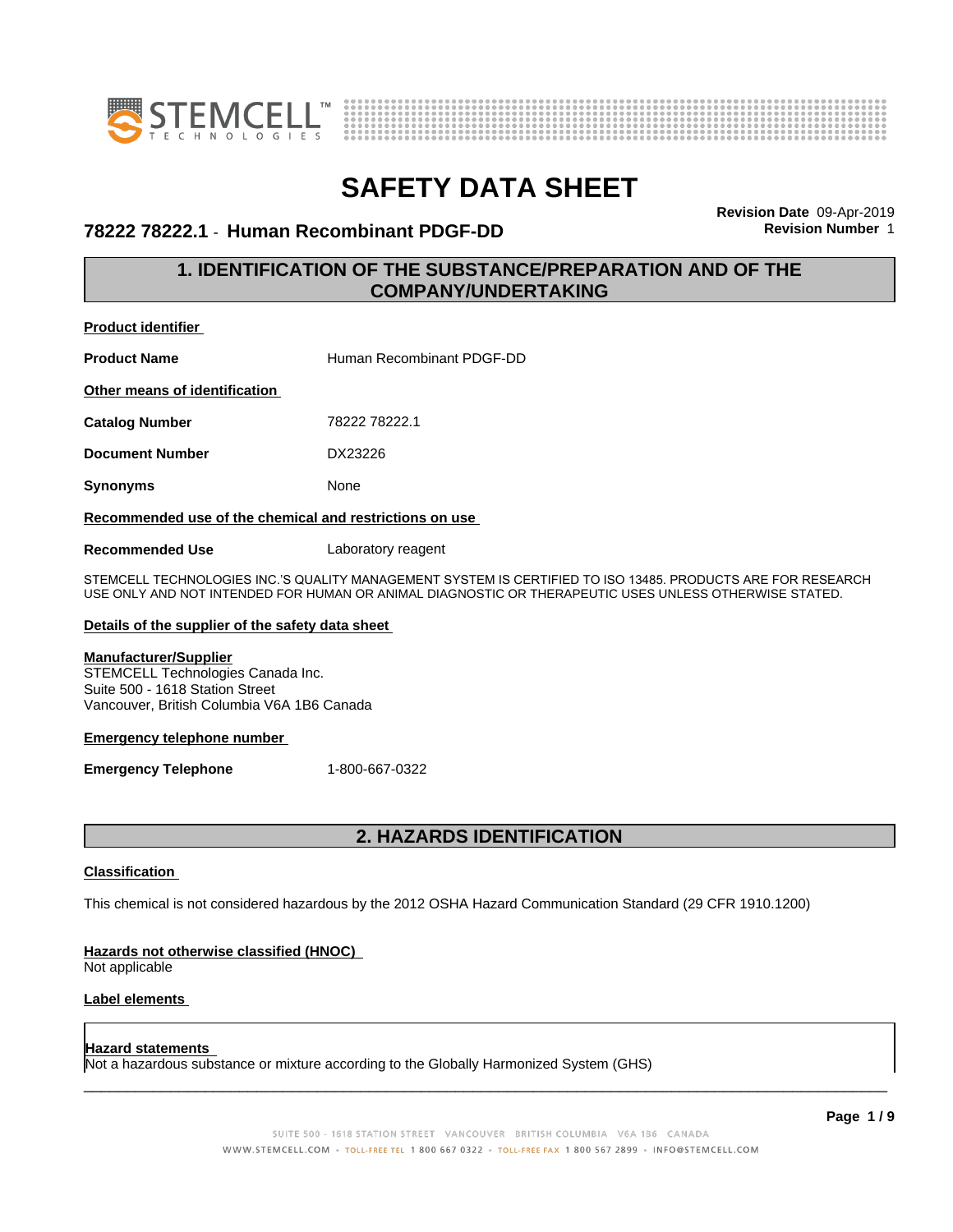



## \_\_\_\_\_\_\_\_\_\_\_\_\_\_\_\_\_\_\_\_\_\_\_\_\_\_\_\_\_\_\_\_\_\_\_\_\_\_\_\_\_\_\_\_\_\_\_\_\_\_\_\_\_\_\_\_\_\_\_\_\_\_\_\_\_\_\_\_\_\_\_\_\_\_\_\_\_\_\_\_\_\_\_\_\_\_\_\_\_\_\_\_\_ **Revision Date** 09-Apr-2019 **78222 78222.1** - **Human Recombinant PDGF-DD Revision Number** 1

The product contains no substances which at their given concentration, are considered to be hazardous to health.

**Appearance** Powder **Physical state** Solid **Physical Solid Physical Solid Physical Solid Physical Solid Physical Solid Physical Solid Physical Solid Physical Solid Physical Solid Physical Solid Physical** 

### **Other Information**

Not applicable

#### **Unknown acute toxicity** 0 % of the mixture consists of ingredient(s) of unknown toxicity

0 % of the mixture consists of ingredient(s) of unknown acute oral toxicity

0 % of the mixture consists of ingredient(s) of unknown acute dermal toxicity

0 % of the mixture consists of ingredient(s) of unknown acute inhalation toxicity (gas)

0 % of the mixture consists of ingredient(s) of unknown acute inhalation toxicity (vapor)

0 % of the mixture consists of ingredient(s) of unknown acute inhalation toxicity (dust/mist)

### **3. COMPOSITION/INFORMATION ON INGREDIENTS**

#### **Substance**

Not a hazardous substance or mixture according to the Globally Harmonized System (GHS)

\*The exact percentage (concentration) of composition has been withheld as a trade secret.

### **4. FIRST AID MEASURES**

### **Description of first aid measures**

| <b>Inhalation</b>   | Remove to fresh air.                                                                                                    |
|---------------------|-------------------------------------------------------------------------------------------------------------------------|
| Eye contact         | Rinse thoroughly with plenty of water for at least 15 minutes, lifting lower and upper eyelids.<br>Consult a physician. |
| <b>Skin contact</b> | Wash skin with soap and water.                                                                                          |
| Ingestion           | Clean mouth with water and drink afterwards plenty of water.                                                            |
|                     |                                                                                                                         |

### **Most important symptoms and effects, both acute and delayed**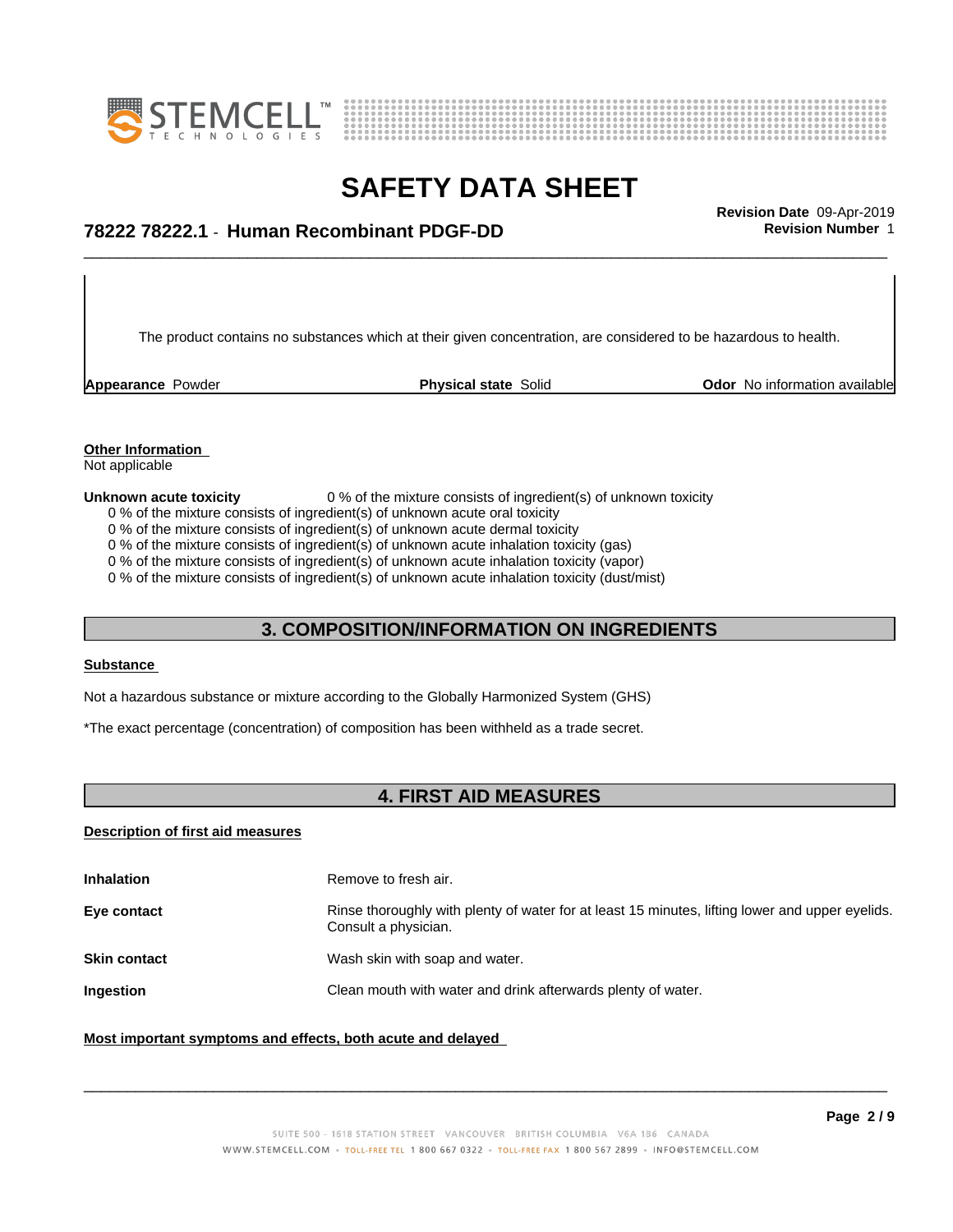



## \_\_\_\_\_\_\_\_\_\_\_\_\_\_\_\_\_\_\_\_\_\_\_\_\_\_\_\_\_\_\_\_\_\_\_\_\_\_\_\_\_\_\_\_\_\_\_\_\_\_\_\_\_\_\_\_\_\_\_\_\_\_\_\_\_\_\_\_\_\_\_\_\_\_\_\_\_\_\_\_\_\_\_\_\_\_\_\_\_\_\_\_\_ **Revision Date** 09-Apr-2019 **78222 78222.1** - **Human Recombinant PDGF-DD Revision Number** 1

| <b>Symptoms</b>                                                                                                  | No information available.                                                                                                             |
|------------------------------------------------------------------------------------------------------------------|---------------------------------------------------------------------------------------------------------------------------------------|
|                                                                                                                  | Indication of any immediate medical attention and special treatment needed                                                            |
| Note to physicians                                                                                               | Treat symptomatically.                                                                                                                |
|                                                                                                                  | <b>5. FIRE-FIGHTING MEASURES</b>                                                                                                      |
| <b>Suitable Extinguishing Media</b>                                                                              | Use extinguishing measures that are appropriate to local circumstances and the<br>surrounding environment.                            |
| Unsuitable extinguishing media                                                                                   | CAUTION: Use of water spray when fighting fire may be inefficient.                                                                    |
| Specific hazards arising from the<br>chemical                                                                    | No information available.                                                                                                             |
| <b>Explosion data</b><br><b>Sensitivity to Mechanical Impact None.</b><br><b>Sensitivity to Static Discharge</b> | None.                                                                                                                                 |
| Special protective equipment for<br>fire-fighters                                                                | Firefighters should wear self-contained breathing apparatus and full firefighting turnout<br>gear. Use personal protection equipment. |
|                                                                                                                  | <b>6. ACCIDENTAL RELEASE MEASURES</b>                                                                                                 |

### **Personal precautions, protective equipment and emergency procedures**

**Personal precautions** Ensure adequate ventilation.

| <b>Environmental precautions</b>                     |                                                                                      |
|------------------------------------------------------|--------------------------------------------------------------------------------------|
| <b>Environmental precautions</b>                     | See Section 12 for additional Ecological Information.                                |
| Methods and material for containment and cleaning up |                                                                                      |
| <b>Methods for containment</b>                       | Prevent further leakage or spillage if safe to do so.                                |
| Methods for cleaning up                              | Pick up and transfer to properly labeled containers.                                 |
| <b>Prevention of secondary hazards</b>               | Clean contaminated objects and areas thoroughly observing environmental regulations. |

### **7. HANDLING AND STORAGE**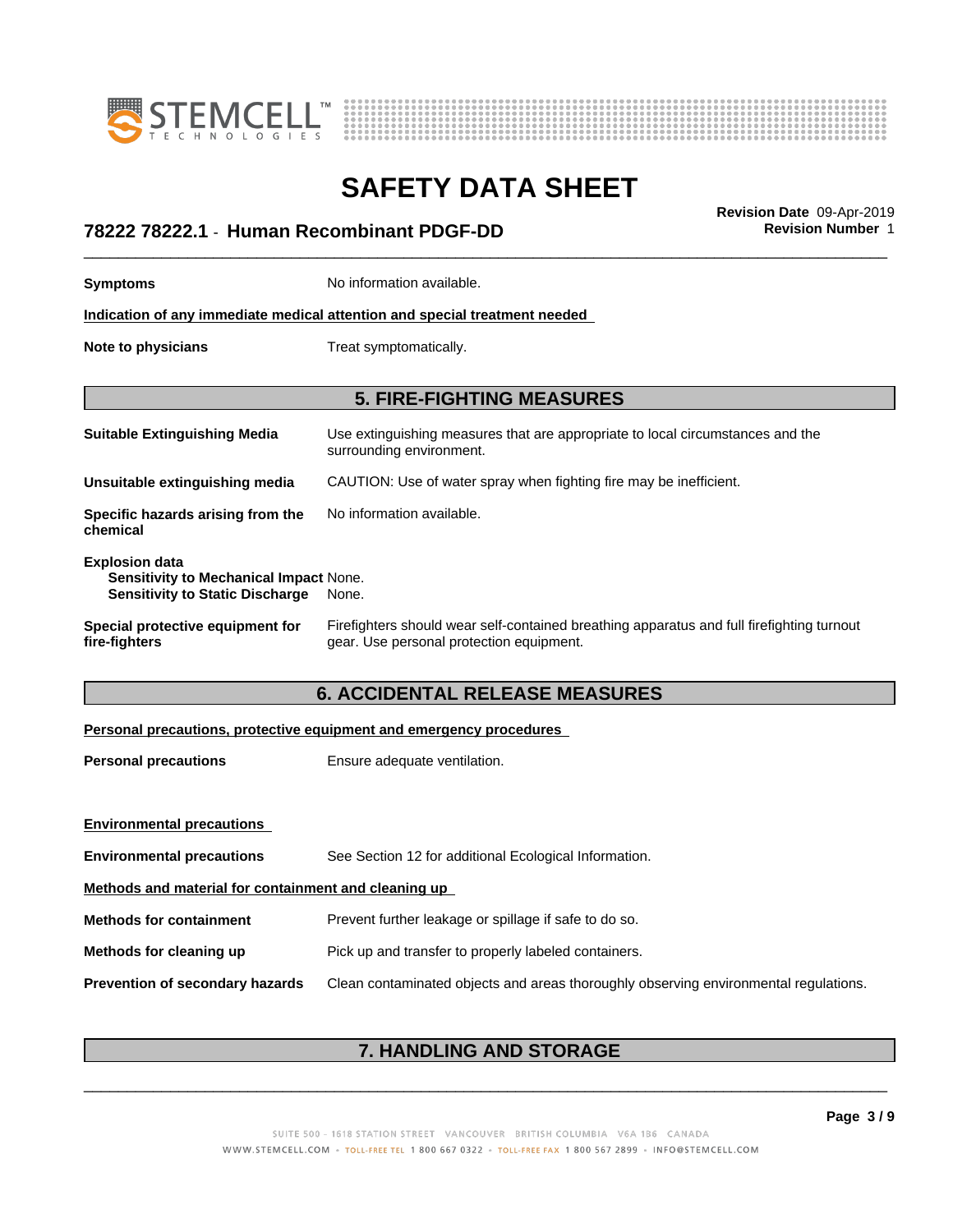



## \_\_\_\_\_\_\_\_\_\_\_\_\_\_\_\_\_\_\_\_\_\_\_\_\_\_\_\_\_\_\_\_\_\_\_\_\_\_\_\_\_\_\_\_\_\_\_\_\_\_\_\_\_\_\_\_\_\_\_\_\_\_\_\_\_\_\_\_\_\_\_\_\_\_\_\_\_\_\_\_\_\_\_\_\_\_\_\_\_\_\_\_\_ **Revision Date** 09-Apr-2019 **78222 78222.1** - **Human Recombinant PDGF-DD Revision Number** 1

**Precautions for safe handling Advice on safe handling** Handle in accordance with good industrial hygiene and safety practice. **Conditions for safe storage, including any incompatibilities Storage Conditions** Keep containers tightly closed in a dry, cool and well-ventilated place.

### **8. EXPOSURE CONTROLS/PERSONAL PROTECTION**

| <b>Control parameters</b>               |                                                                                                                                                                                                                                                                                                                                                                                                                        |
|-----------------------------------------|------------------------------------------------------------------------------------------------------------------------------------------------------------------------------------------------------------------------------------------------------------------------------------------------------------------------------------------------------------------------------------------------------------------------|
| <b>Exposure Limits</b>                  | The following ingredients are the only ingredients of the product above the cut-off level (or<br>level that contributes to the hazard classification of the mixture) which have an exposure<br>limit applicable in the region for which this safety data sheet is intended or other<br>recommended limit. At this time, the other relevant constituents have no known exposure<br>limits from the sources listed here. |
| <b>Appropriate engineering controls</b> |                                                                                                                                                                                                                                                                                                                                                                                                                        |
| <b>Engineering controls</b>             | <b>Showers</b><br>Eyewash stations<br>Ventilation systems.                                                                                                                                                                                                                                                                                                                                                             |
|                                         | Individual protection measures, such as personal protective equipment                                                                                                                                                                                                                                                                                                                                                  |
| <b>Eye/face protection</b>              | No special protective equipment required.                                                                                                                                                                                                                                                                                                                                                                              |
| Skin and body protection                | No special protective equipment required.                                                                                                                                                                                                                                                                                                                                                                              |
| <b>Respiratory protection</b>           | No protective equipment is needed under normal use conditions. If exposure limits are<br>exceeded or irritation is experienced, ventilation and evacuation may be required.                                                                                                                                                                                                                                            |
| General hygiene considerations          | Handle in accordance with good industrial hygiene and safety practice.                                                                                                                                                                                                                                                                                                                                                 |

### **9. PHYSICAL AND CHEMICAL PROPERTIES**

**Information on basic physical and chemical properties Physical state** Solid<br> **Appearance** Solid Powder **Appearance** 

> SUITE 500 - 1618 STATION STREET VANCOUVER BRITISH COLUMBIA V6A 1B6 CANADA WWW.STEMCELL.COM • TOLL-FREE TEL 1 800 667 0322 • TOLL-FREE FAX 1 800 567 2899 • INFO@STEMCELL.COM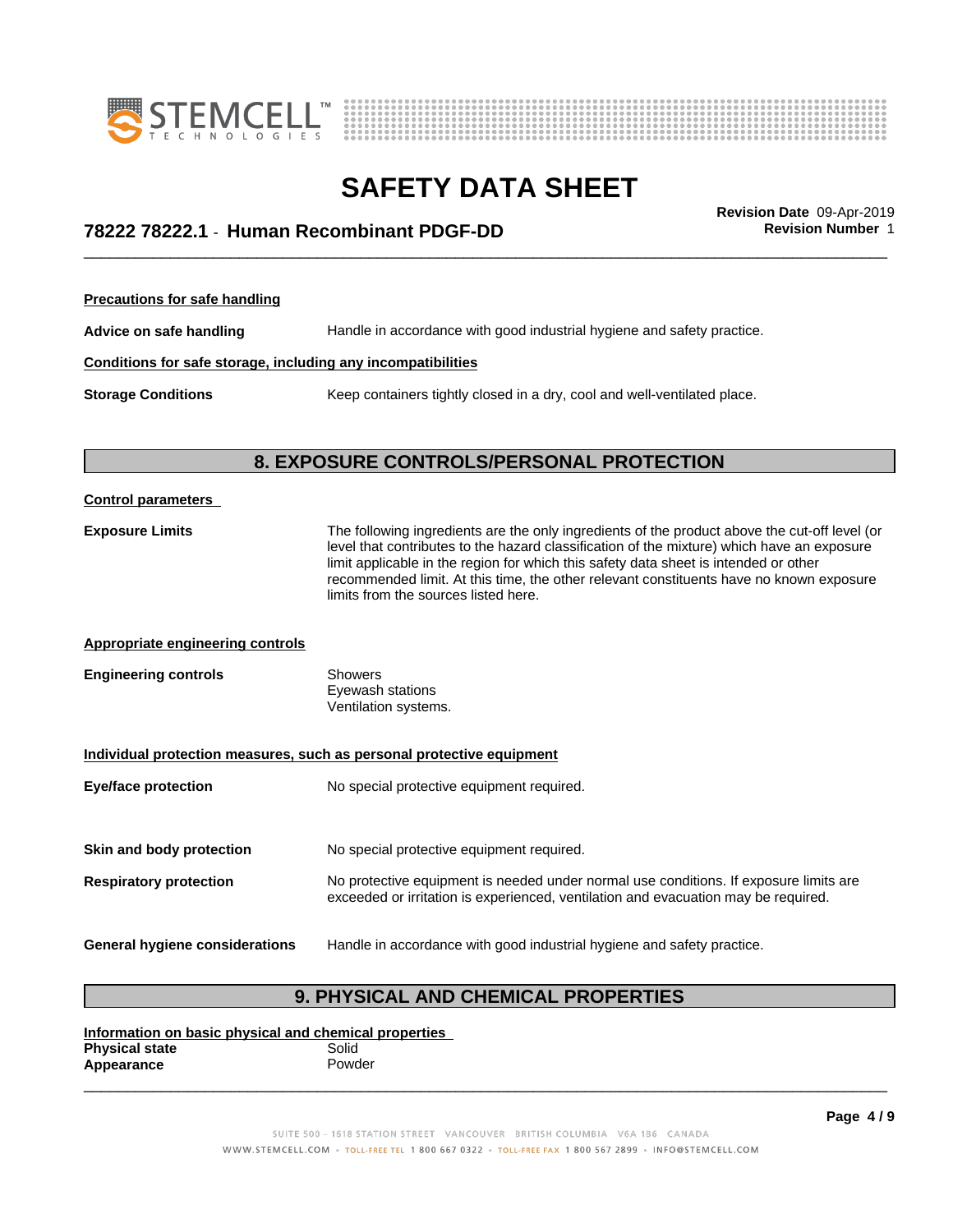



## \_\_\_\_\_\_\_\_\_\_\_\_\_\_\_\_\_\_\_\_\_\_\_\_\_\_\_\_\_\_\_\_\_\_\_\_\_\_\_\_\_\_\_\_\_\_\_\_\_\_\_\_\_\_\_\_\_\_\_\_\_\_\_\_\_\_\_\_\_\_\_\_\_\_\_\_\_\_\_\_\_\_\_\_\_\_\_\_\_\_\_\_\_ **Revision Date** 09-Apr-2019 **78222 78222.1** - **Human Recombinant PDGF-DD Revision Number** 1

**Explosive properties** No information available **Oxidizing properties** No information available **Property Remarks • Method Values Values Remarks • Method <b>Remarks • Method pH Remarks** • **Method pH Remarks** • **Method pH** No data available<br> **Melting point / freezing point** No data available **Melting point / freezing point** No data available None known **Boiling point / boiling range Modata available None known Flash point** No data available None known **Evaporation rate Reserve State State Additional None Convention Cone Control of the None known**<br> **Flammability (solid. gas)** No data available **None Known Flammability (solid, gas)** No data available None known<br> **Flammability Limit in Air** None Known **Flammability Limit in Air Upper flammability limit:** No data available **Lower flammability limit:** No data available **Vapor pressure No data available and the None known**<br> **Vapor density No data available None known**<br>
No data available **None known Vapor density** No data available **Relative density No data available None known**<br> **Water solubility No data available None known**<br>
No data available **Water solubility <br>
<b>Water solubility n** other **solvents** Modata available **None known**<br>
None known **Solubility in other solvents** No data available<br> **Partition coefficient** No data available **Partition coefficient**<br> **Autoignition temperature**<br>
No data available None Known None known **Autoignition temperature No data available None known**<br> **Decomposition temperature** No data available **None known**<br>
None known **Decomposition temperature** No data available **None known**<br> **Kinematic viscosity** No data available None known **Kinematic viscosity**<br> **Contains the Containst Contains and Dividing Contains the View Algorithm Connect Contains None known**<br>
No data available Connect None known **Dynamic viscosity** 

**Other Information Softening point No information available**<br> **Molecular weight No information available Molecular weight<br>Molecular formula** 

**Color** No information available **Odor** No information available **Odor threshold** No information available

**Molecular formula No information available**<br>**VOC Content (%) No information available VOC Content (%)** No information available **Liquid Density** No information available **Bulk density** No information available

None known

### **10. STABILITY AND REACTIVITY**

| <b>Reactivity</b>                                                       | No information available.                 |
|-------------------------------------------------------------------------|-------------------------------------------|
| <b>Chemical stability</b>                                               | Stable under normal conditions.           |
| <b>Possibility of hazardous reactions</b> None under normal processing. |                                           |
| <b>Conditions to avoid</b>                                              | None known based on information supplied. |
| Incompatible materials                                                  | None known based on information supplied. |
|                                                                         |                                           |

**Hazardous decomposition products** None known based on information supplied.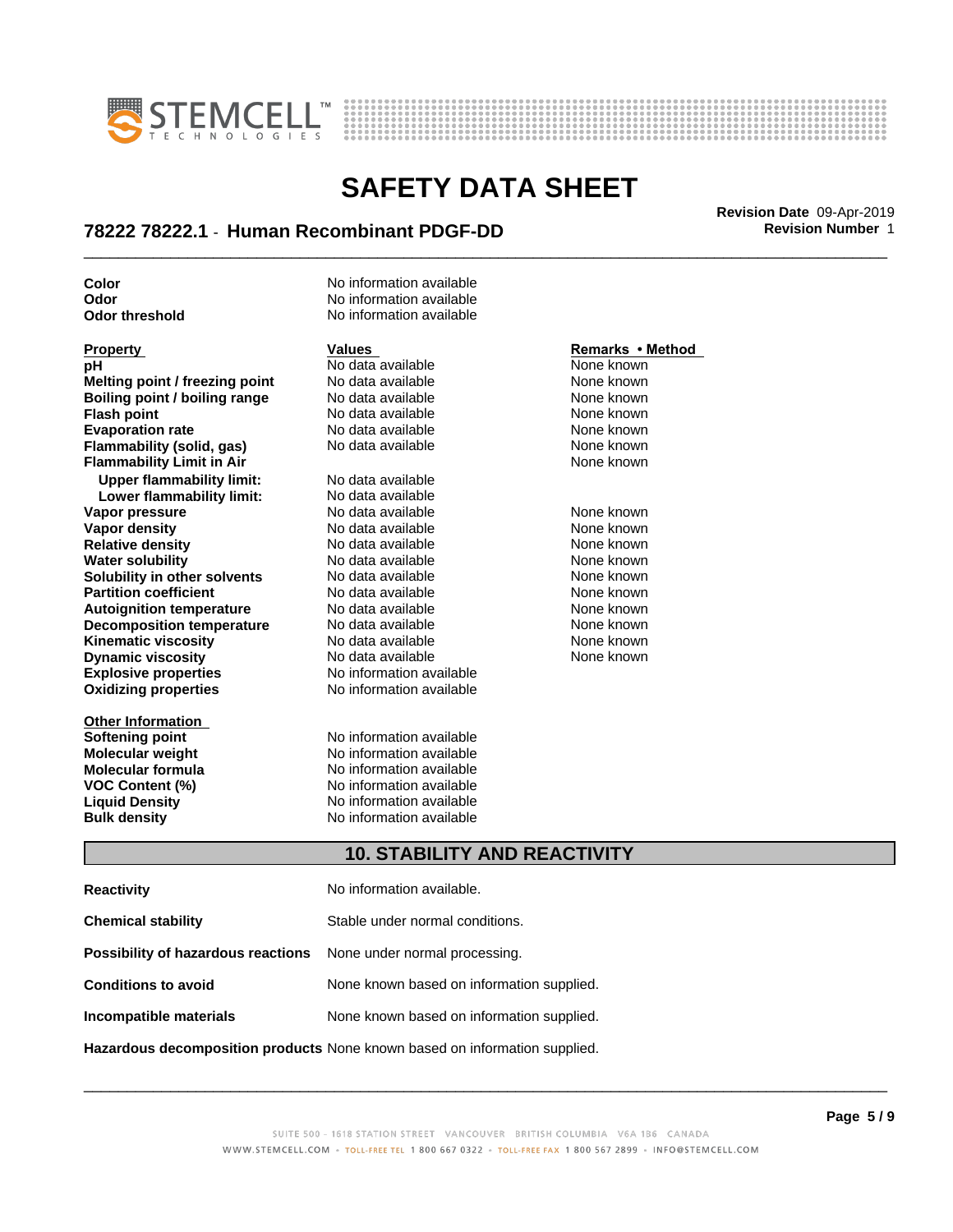



## \_\_\_\_\_\_\_\_\_\_\_\_\_\_\_\_\_\_\_\_\_\_\_\_\_\_\_\_\_\_\_\_\_\_\_\_\_\_\_\_\_\_\_\_\_\_\_\_\_\_\_\_\_\_\_\_\_\_\_\_\_\_\_\_\_\_\_\_\_\_\_\_\_\_\_\_\_\_\_\_\_\_\_\_\_\_\_\_\_\_\_\_\_ **Revision Date** 09-Apr-2019 **78222 78222.1** - **Human Recombinant PDGF-DD Revision Number** 1

### **11. TOXICOLOGICAL INFORMATION**

**Information on likely routes of exposure**

| <b>Product Information</b> |                                                                              |
|----------------------------|------------------------------------------------------------------------------|
| <b>Inhalation</b>          | Specific test data for the substance or mixture is not available.            |
| Eye contact                | Specific test data for the substance or mixture is not available.            |
| <b>Skin contact</b>        | Specific test data for the substance or mixture is not available.            |
| <b>Ingestion</b>           | Specific test data for the substance or mixture is not available.            |
|                            | Symptoms related to the physical, chemical and toxicological characteristics |
| Symptoms                   | No information available.                                                    |
|                            |                                                                              |

### **Numerical measures of toxicity**

#### **Acute toxicity**

**Unknown acute toxicity** 0 % of the mixture consists of ingredient(s) of unknown toxicity 0 % of the mixture consists of ingredient(s) of unknown acute oral toxicity

0 % of the mixture consists of ingredient(s) of unknown acute dermal toxicity

0 % of the mixture consists of ingredient(s) of unknown acute inhalation toxicity (gas)

0 % of the mixture consists of ingredient(s) of unknown acute inhalation toxicity (vapor)

0 % of the mixture consists of ingredient(s) of unknown acute inhalation toxicity (dust/mist)

#### **Delayed and immediate effects as well as chronic effects from short and long-term exposure**

| <b>Skin corrosion/irritation</b>  | No information available. |
|-----------------------------------|---------------------------|
| Serious eye damage/eye irritation | No information available. |
| Respiratory or skin sensitization | No information available. |
| Germ cell mutagenicity            | No information available. |
| Carcinogenicity                   | No information available. |
| <b>Reproductive toxicity</b>      | No information available. |
| STOT - single exposure            | No information available. |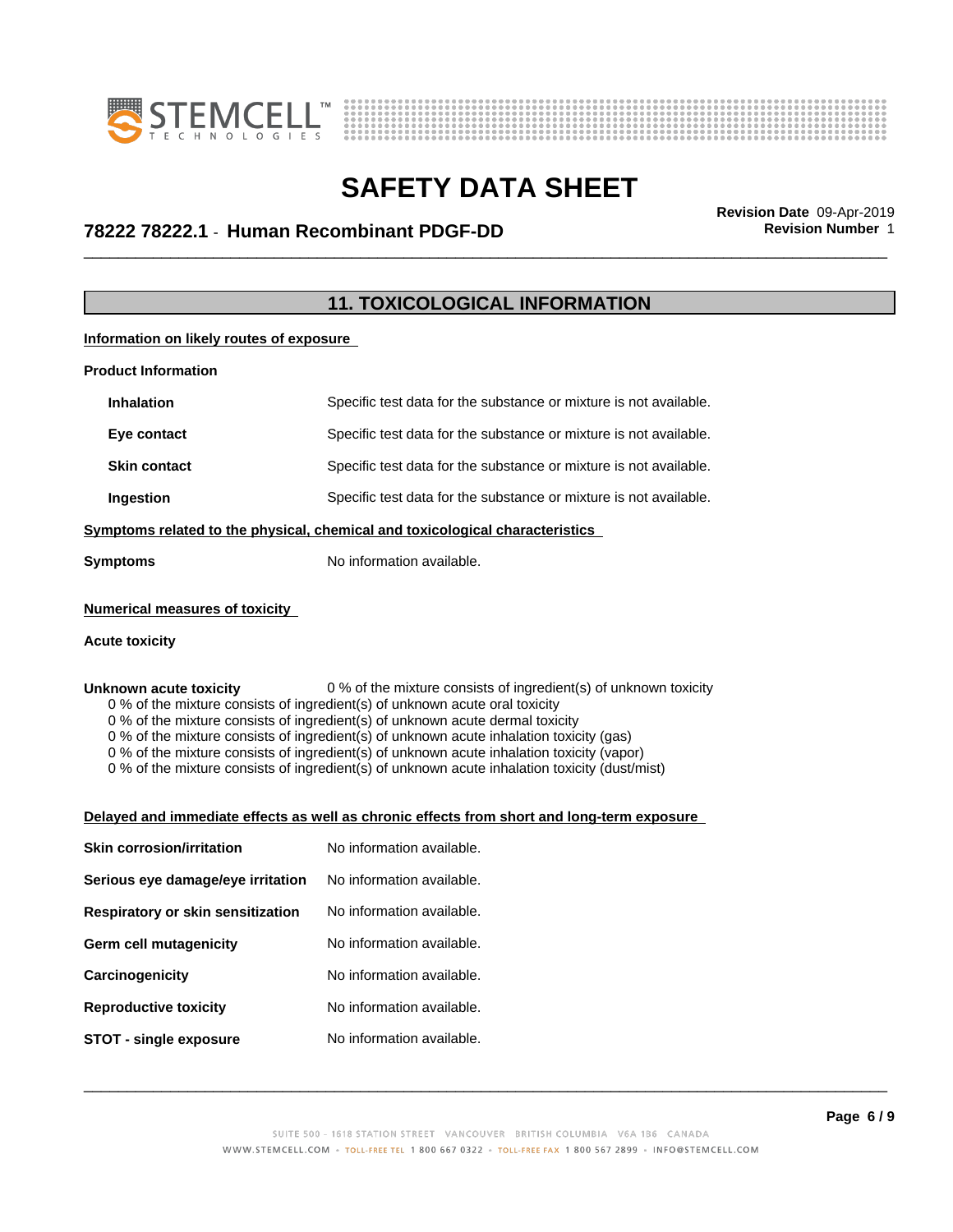



## \_\_\_\_\_\_\_\_\_\_\_\_\_\_\_\_\_\_\_\_\_\_\_\_\_\_\_\_\_\_\_\_\_\_\_\_\_\_\_\_\_\_\_\_\_\_\_\_\_\_\_\_\_\_\_\_\_\_\_\_\_\_\_\_\_\_\_\_\_\_\_\_\_\_\_\_\_\_\_\_\_\_\_\_\_\_\_\_\_\_\_\_\_ **Revision Date** 09-Apr-2019 **78222 78222.1** - **Human Recombinant PDGF-DD Revision Number** 1

**STOT** - **repeated exposure** No information available.

**Aspiration hazard** No information available.

### **12. ECOLOGICAL INFORMATION**

| <b>Ecotoxicity</b> | The environmental impact of this product has not been fully investigated. |
|--------------------|---------------------------------------------------------------------------|
|--------------------|---------------------------------------------------------------------------|

**Persistence and degradability** No information available.

**Bioaccumulation** There is no data for this product.

**Other adverse effects** No information available.

### **13. DISPOSAL CONSIDERATIONS**

| Waste treatment methods                |                                                                                                                    |
|----------------------------------------|--------------------------------------------------------------------------------------------------------------------|
| Waste from residues/unused<br>products | Dispose of in accordance with local regulations. Dispose of waste in accordance with<br>environmental legislation. |
| <b>Contaminated packaging</b>          | Do not reuse empty containers.                                                                                     |

### **14. TRANSPORT INFORMATION**

| <u>DOT</u>  | Not regulated |
|-------------|---------------|
| <u>TDG</u>  | Not regulated |
| <b>MEX</b>  | Not regulated |
| ICAO (air)  | Not regulated |
| IATA        | Not regulated |
| <b>IMDG</b> | Not regulated |
| <b>RID</b>  | Not regulated |
|             |               |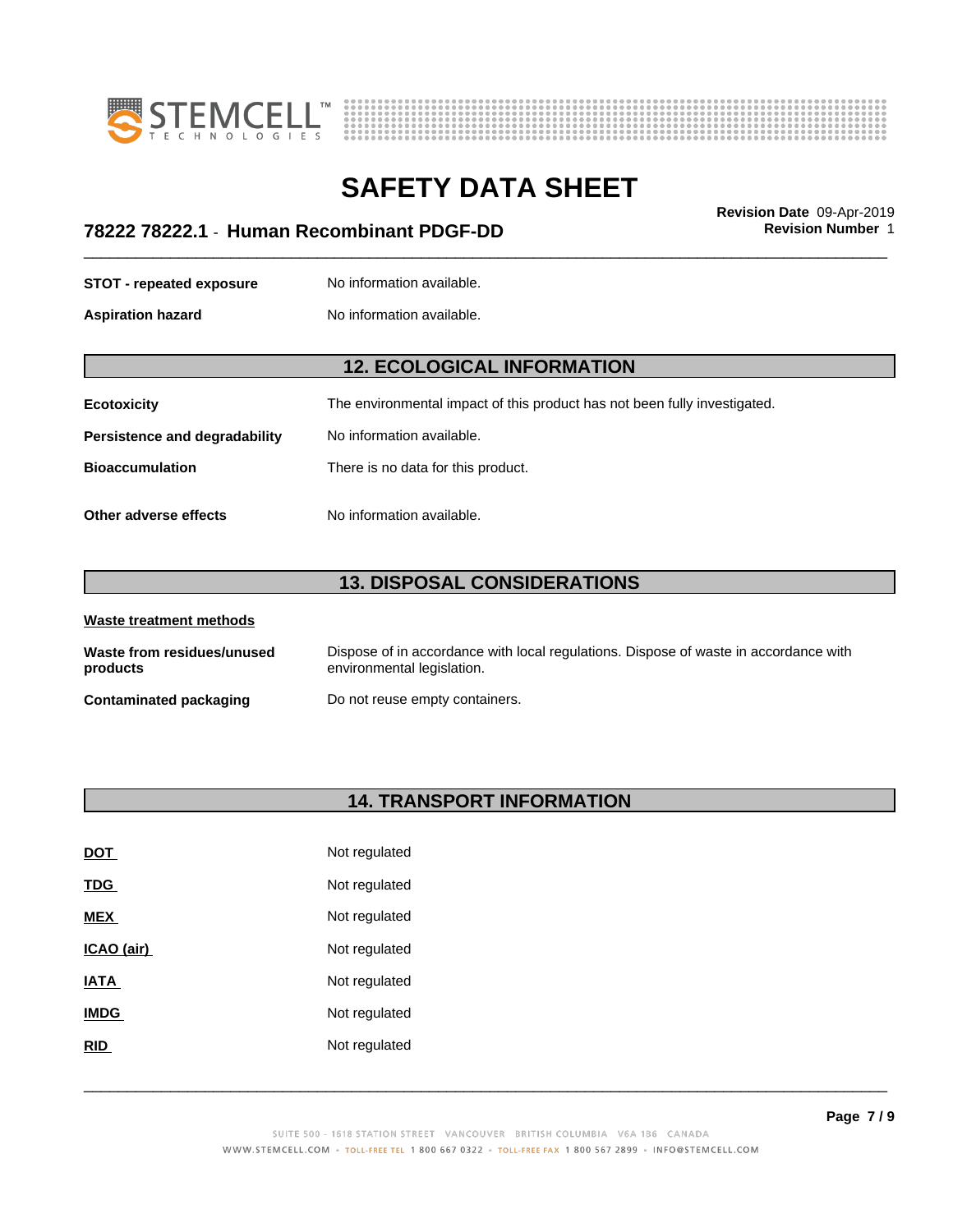



## \_\_\_\_\_\_\_\_\_\_\_\_\_\_\_\_\_\_\_\_\_\_\_\_\_\_\_\_\_\_\_\_\_\_\_\_\_\_\_\_\_\_\_\_\_\_\_\_\_\_\_\_\_\_\_\_\_\_\_\_\_\_\_\_\_\_\_\_\_\_\_\_\_\_\_\_\_\_\_\_\_\_\_\_\_\_\_\_\_\_\_\_\_ **Revision Date** 09-Apr-2019 **78222 78222.1** - **Human Recombinant PDGF-DD Revision Number** 1

**ADR** Not regulated

ADN Not regulated

### **15. REGULATORY INFORMATION**

| International Inventories |                 |  |
|---------------------------|-----------------|--|
| <b>TSCA</b>               | Does not comply |  |
| <b>DSL/NDSL</b>           | Does not comply |  |
| <b>EINECS/ELINCS</b>      | Does not comply |  |
| <b>ENCS</b>               | Does not comply |  |
| <b>IECSC</b>              | Does not comply |  |
| <b>KECL</b>               | Does not comply |  |
| <b>PICCS</b>              | Does not comply |  |
| <b>AICS</b>               | Does not comply |  |
|                           |                 |  |

 **Legend:**

 **TSCA** - United States Toxic Substances Control Act Section 8(b) Inventory

 **DSL/NDSL** - Canadian Domestic Substances List/Non-Domestic Substances List

 **EINECS/ELINCS** - European Inventory of Existing Chemical Substances/European List of Notified Chemical Substances

 **ENCS** - Japan Existing and New Chemical Substances

 **IECSC** - China Inventory of Existing Chemical Substances

 **KECL** - Korean Existing and Evaluated Chemical Substances

 **PICCS** - Philippines Inventory of Chemicals and Chemical Substances

 **AICS** - Australian Inventory of Chemical Substances

#### **US Federal Regulations**

#### **SARA 313**

Section 313 of Title III of the Superfund Amendments and Reauthorization Act of 1986 (SARA). This product does not contain any chemicals which are subject to the reporting requirements of the Act and Title 40 of the Code of Federal Regulations, Part 372.

|  | <b>SARA 311/312 Hazard Categories</b> |  |
|--|---------------------------------------|--|
|  |                                       |  |

| Acute health hazard               | No  |
|-----------------------------------|-----|
| <b>Chronic Health Hazard</b>      | No. |
| Fire hazard                       | No. |
| Sudden release of pressure hazard | N٥  |
| <b>Reactive Hazard</b>            | N٥  |

#### **CWA** (Clean Water Act)

This product does not contain any substances regulated as pollutants pursuant to the Clean Water Act (40 CFR 122.21 and 40 CFR 122.42).

### **CERCLA**

This material, as supplied, does not contain any substances regulated as hazardous substances under the Comprehensive Environmental Response Compensation and Liability Act (CERCLA) (40 CFR 302) or the Superfund Amendments and Reauthorization Act (SARA) (40 CFR 355). There may be specific reporting requirements at the local, regional, or state level pertaining to releases of this material.